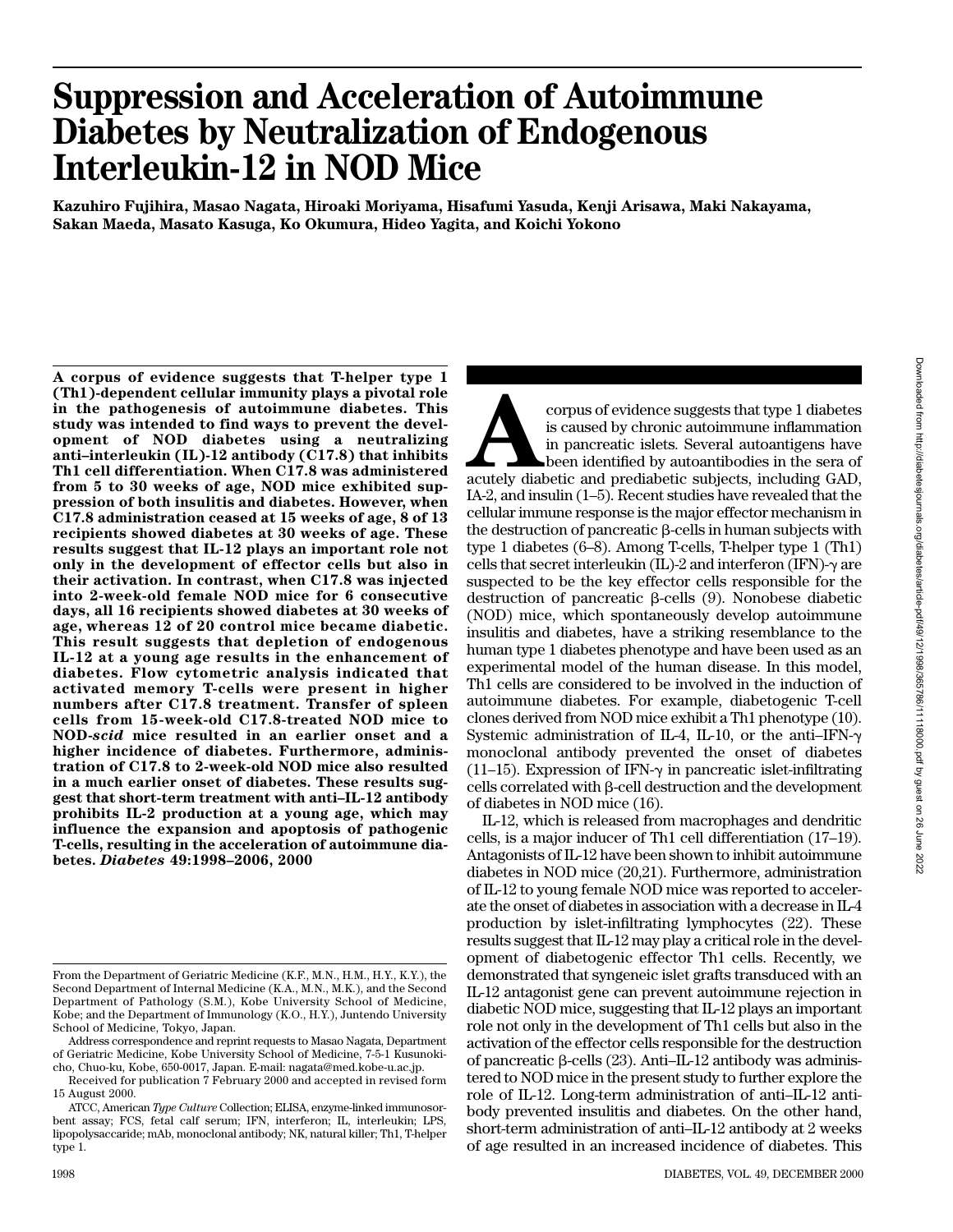enhancement effect was observed only at younger ages. Furthermore, administration of anti–IL-2 antibody at these young ages also resulted in an acceleration of autoimmune diabetes, but anti-IFN- $\gamma$  did not. The various apparent roles of IL-12 in the developmental processes of type 1 diabetes are discussed.

#### **RESEARCH DESIGN AND METHODS**

**Mice.** NOD/Shi/Kbe mice were maintained in the Institute for Experimental Animals, Kobe University School of Medicine. In our NOD colony, incidence of diabetes at 30 weeks of age is 60% in female mice and 5% in male mice. All animals were handled under the Guidelines for Animal Experiments in Kobe University School of Medicine. NOD-*scid* mice were purchased from the Central Institute of Experimental Animals (Kawasaki, Japan).

**Monoclonal antibodies.** Hybridoma cell lines S4B6 (anti–IL-2, rat IgG2a), 11B11 (anti–IL-4, rat IgG2a), JES5-2A5 (anti–IL-10, rat IgG2a), and R4-6A2 (anti-IFN-γ, rat IgG2a) were obtained from the American *Type Culture* Collection (ATCC, Rockville, MD). The C17.8 (anti–IL-12, rat IgG2a) hybridoma was provided by Dr. Giorgio Trinchieri (Wistar Institute, Philadelphia). Isotypematched M18/2 (anti-CD18, rat IgG2a; ATCC) was used as a control antibody because it does not block cell-mediated target lysis in vitro (24). Hybridoma cells were injected intraperitoneally into CD1 *nu*/*nu* mice primed with tetramethylpentadecane (Aldrich Chemicals, Milwaukee, WI). Monoclonal antibodies were harvested as ascites and were affinity-purified using a protein G column. **Long-term treatment of NOD mice with anti–IL-12 monoclonal antibody.** Female NOD mice were injected intraperitoneally with 500 µg C17.8 twice a week at 5–30 or 5–15 weeks of age. As a control, NOD mice were treated with 500 µg M18/2 (nonfunctional anti-CD18 monoclonal antibody [mAb]) during the same periods. The incidence of diabetes was monitored until 30 weeks of age. Urinary glucose was monitored three times a week, and blood glucose was measured if urinary glucose became positive, or at 30 weeks of age. The mice were diagnosed as diabetic when nonfasting blood glucose was >16.7 mmol/l (300 mg/dl) on 2 consecutive days. At 30 weeks of age, mice were killed for histological examination for pancreatic insulitis.

**Short-term treatment of young NOD mice with anti–IL-12 mAb.** Fourteen-day-old female NOD mice were injected intraperitoneally with 200 µg C17.8 or M18/2 for 6 consecutive days. As a control, 10-week-old female mice were injected intraperitoneally with 500 µg C17.8 for 6 consecutive days. The incidence of diabetes was monitored until 30 weeks of age.

**Histology.** Normoglycemic NOD mice that were treated with mAb were killed for histological examination at 8, 36, and 64 days after injection (28, 56, and 84 days of age). Each pancreas removed from the NOD mice was fixed in 10% formalin solution. Paraffin-embedded sections were stained with hematoxylin and eosin, and the severity of insulitis was assessed by the following criteria: 0, normal islet; 1, mononuclear cell infiltration in <25% of the islet; 2, 25–50% of the islet infiltrated; 3, 50–75% infiltrated; and 4, >75% infiltrated or small retracted islets.

**Flow cytometric analysis.** Spleens were removed from 28- and 56-day-old female NOD mice that had received C17.8 or M18/2 at 2 weeks of age. Spleen cells were prepared by depleting red blood cells with 0.015 mol/l Tris-0.83% NH.Cl.

Spleen cells were analyzed by two-color fluorescent staining. Cells were first incubated with antibodies against CD25 (7D4, rat IgM; ATCC), CD44 (IM7, rat-IgG2b; PharMingen, San Diego, CA), CD45RB (23G2, rat IgG2a; ATCC), CD54 (KAT-1, rat IgG2a; PharMingen), or CD62L (Mel-14, rat IgG2a; PharMingen) at 4°C for 30 min. After washing, cells were further incubated with fluoresceinconjugated anti-rat IgM or fluorescein-conjugated anti-rat IgG antibodies (Cappel, Westchester, PA) at 4°C for 30 min. After washing, cells were further incubated with normal rat IgG and then with phycoerythrin-conjugated anti-CD4 (RM4-5, rat IgG2a; PharMingen) or anti-CD8 (53-6.7, rat IgG2a; PharMingen) mAbs at 4°C for 30 min. Fluorescence intensity of the stained cells was analyzed on a FACS 440 flow cytometer (Becton Dickinson, San Jose, CA).

**Adoptive transfer of diabetes to NOD-***scid* **mice.** At 10 or 15 weeks of age, spleen cells were isolated from normoglycemic NOD mice that had been treated with C17.8 or M18/2 at 2 weeks of age. NOD-*scid* mice 8–10 weeks old were intravenously injected with  $3 \times 10^7$  spleen cells/mouse. All recipients were monitored for the development of diabetes until 15 weeks after transfer. **Evaluation of regulatory T-cell activity by adoptive transfer.** To evaluate suppressor activity, splenic T-cells from 8-week-old NOD mice that had received C17.8 treatment at 2 weeks of age were purified on a nylon-wool column. These splenic T-cells  $(1.5 \times 10^7 \text{ cells/recipient})$  were injected intravenously into NOD-*scid* recipient mice together with spleen cells  $(3 \times 10^7)$ cells/recipient) from acutely diabetic NOD mice. As a control, diabetic spleen cells were transferred with splenic T-cells from M18/2-treated female NOD mice into NOD-*scid* recipients. The occurrence of diabetes was monitored three

times a week by measuring urine and blood glucose.

**Cytokine production stimulated by lipopolysaccaride in C17.8-treated NOD mice.** Mice that had been treated with C17.8 or M18 at 2 weeks of age were injected intraperitoneally with 1 mg lipopolysaccaride (LPS) at 28 or 56 days of age. At 10 h after LPS injection, serum was sampled from the retroorbital vein for the measurement of cytokines. Spleen cells isolated from these mice were cultured in 10% fetal calf serum (FCS)-RPMI 1640 medium without stimulation. After 48 h of culture, supernatants were harvested. Concentrations of IL-2, IL-4, IFN- $\gamma$ , and IL-10 in the sera and culture supernatants were evaluated by sandwich enzyme-linked immunosorbent assay (ELISA), as recommended by the manufacturer (PharMingen). Briefly, anti-cytokine mAbcoated wells were incubated with 100 µl culture supernatant for 16 h, followed by incubation with the relevant biotinylated second mAb. After adding avidinbiotinylated horseradish peroxidase solution (Vector Laboratories, Burlingame, CA) for 30 min, o-phenylenediamine solution was added to the wells for color development. Recombinant cytokines were purchased from PharMingen and used as standards.

**Cytokine production by splenic T-cells from C17.8-treated NOD mice.** Spleen cells isolated from 4- and 8-week-old mice that had been treated with C17.8 at 2 weeks of age were cultured in 200 µl 10% FCS-RPMI 1640 medium in flat-bottomed 96-well microculture plates, precoated with 5 µg/ml anti–CD3- $\varepsilon$  (145-2C11, hamster IgG; PharMingen). The culture supernatants were harvested at 24 h for measurement of IL-2 and at 48 h for the measurement of other cytokines (IL-4, IL-10, and IFN- $\gamma$ ) after stimulation.

**Administration of anti-cytokine antibodies to young NOD mice.** NOD mice were injected intraperitoneally with 200 µg M18, R4-6A2 (anti-IFN- $\gamma$ ) or S4B6 (anti–IL-2) for 6 consecutive days at 14 days of age. The cumulative incidence of diabetes was monitored until 30 weeks of age. At 30 weeks of age, the mice were killed for histological examination for pancreatic insulitis.

**Statistical analysis.** Statistical analysis of the incidence of diabetes was performed using the Kaplan-Meier method. Statistical analysis of the insulitis scores and flow cytometry results were performed using the Mann-Whitney *U* test. *P* values <0.05 were considered significant.

#### **RESULTS**

**Long-term administration of anti–IL-12 mAb to NOD mice.** A neutralizing anti–IL-12 mAb (C17.8), which can bind IL-12 p40 and p70, was administered to NOD mice to evaluate whether abrogation of endogenous IL-12 can prevent autoimmune diabetes. When C17.8 was injected from 5 to 30 weeks of age, overt diabetes was completely prevented (Fig. 1*A*). In contrast, when administration of C17.8 was discontinued at 15 weeks of age, NOD mice developed diabetes with a similar pattern of onset and incidence as M18-treated mice. This similarity suggests that IL-12 plays an important role in the effector phase of the autoimmune destruction of pancreatic  $\beta$ -cells.

Histological examination indicated that the administration of C17.8 significantly decreased the degree of insulitis when the antibody was administered up until 30 weeks of age (Table 1). On the other hand, pancreatic insulitis in 30-weekold NOD mice that had received C17.8 during 5–15 weeks of age showed progressive insulitis similar to that seen in M18 treated NOD mice. These results suggest that abrogation of IL-12 suppressed autoimmune destruction of pancreatic islets but did not remove the autoreactive T-cells causing insulitis. Thus, endogenous IL-12 appears to play an important role in the activation of effector T-cells.

**Short-term administration of anti–IL-12 mAbs to young NOD mice.** For 6 consecutive days, C17.8 was administered to 2-week-old NOD mice to evaluate the role of IL-12 in the early phase of autoimmune diabetes. Unexpectedly, all 16 C17.8-treated NOD mice exhibited overt diabetes at 30 weeks of age, whereas M18-treated NOD mice showed only 60% incidence of diabetes (Fig. 1*B*). On the other hand, only 56% of NOD mice injected with C17.8 at 10 weeks of age showed overt diabetes. This finding suggests that abroga-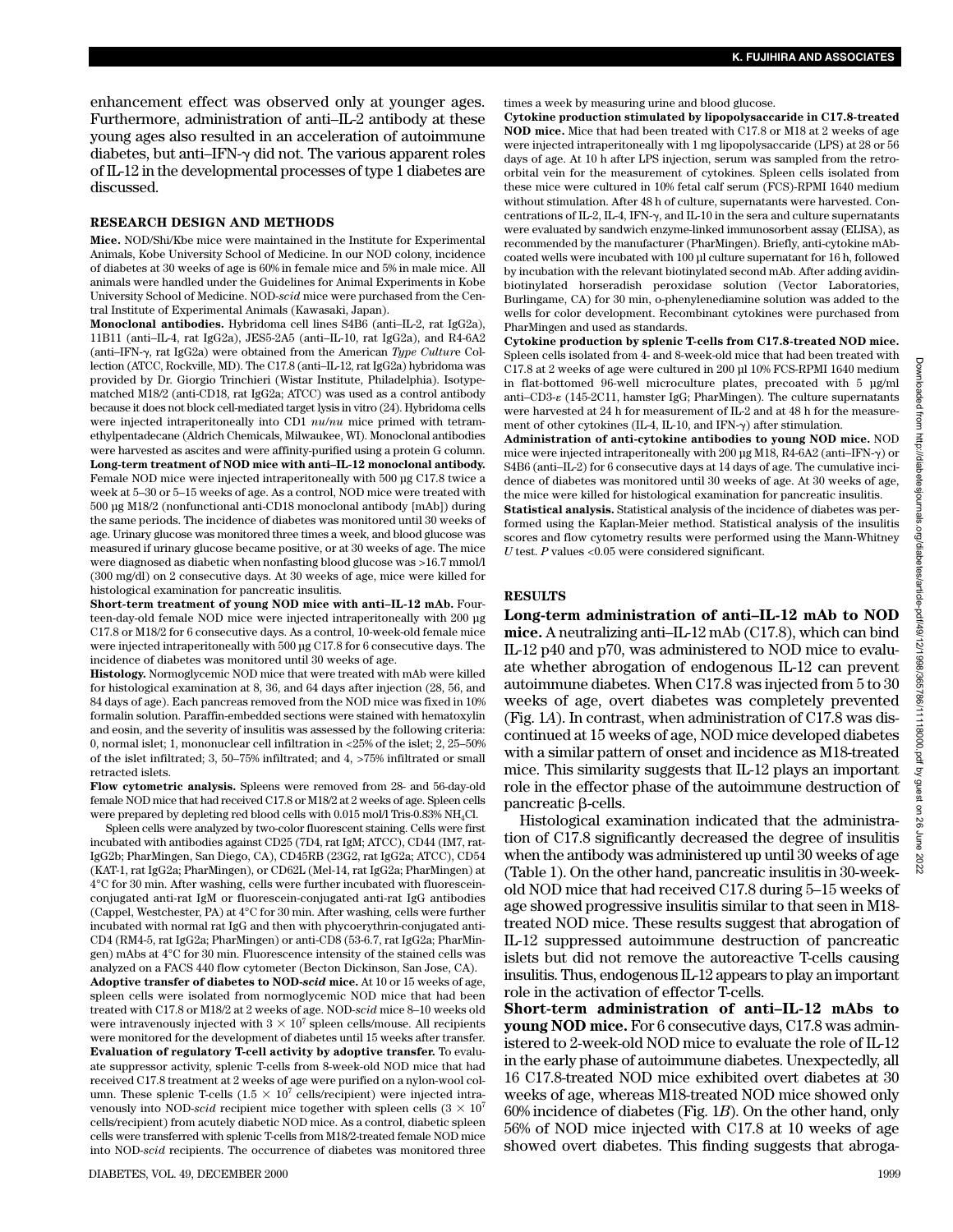

**FIG. 1. The effect of long- and short-term administration of anti–IL-12 antibody on diabetes in NOD mice.** *A***: Female NOD mice were injected intraperitoneally with 500 µg C17.8 twice a week during 5–30 weeks**  $(n = 8)$  or  $5-15$  weeks  $(n = 12)$  of age. Control mice were treated with **500 µg M18 during 5–30 weeks (***n* **= 13).** *B***: Two-week-old female NOD mice were injected intraperitoneally with 200 µg C17.8 (***n* **= 16) or M18 (***n* **= 20) for 6 consecutive days. As a control, 10-week-old female NOD mice were injected intraperitoneally with 500 µg C17.8 for 6 consecutive days (***n* **= 9). Diabetes was monitored until 30 weeks of age. \****P* **< 0.05 compared with M18-treated mice (Kaplan-Meier).**

tion of endogenous IL-12 at the time at which insulitis is initiated may influence the later autoimmune process directed against pancreatic islets and may enhance the development of overt diabetes. To evaluate the later autoimmune response directed against islets, the degree of insulitis was evaluated at 8, 36, or 64 days after the administration of C17.8 to 2-weekold NOD mice (Fig. 2). Although insulitis had not progressed at 8 days after injection of C17.8, it was significantly enhanced in the C17.8-treated mice at 36 and 64 days compared with the insulitis in the M18-treated mice.

**Effect of short-term anti–IL-12 treatment on cytokine production.** To evaluate the in vivo effect of anti–IL-12 mAbs, NOD mice that received C17.8 at 2 weeks of age were injected intraperitoneally with LPS at 4 or 8 weeks of age, and serum cytokine levels were measured by ELISA. As shown in Fig. 3A, the elevation of serum  $IL-2$  and  $IFN-\gamma$  (Th1 cytokines) was abolished in the C17.8-treated mice at 4 weeks of age, whereas the levels of IL-4 and IL-10 (Th2 cytokines) were either significantly enhanced or unchanged. In contrast, serum IL-2 and IFN- $\gamma$  had increased, whereas IL-4 and IL-10 had decreased, in the C17.8-treated mice at 8 weeks of age. Similar results were obtained when cytokine production was assessed in vitro after spleen cell culture (Fig. 3*B*). These results indicate that the administration of C17.8 at 2 weeks of age effectively suppressed Th1 cytokine production at 4 weeks of age but enhanced the Th1 cytokine production at 8 weeks of age in association with the suppression of Th2 cytokine production. Spleen cells obtained from C17.8- or M18-treated mice were stimulated by immobilized anti-CD3 mAbs in vitro (Fig. 3*C*) to assess whether administration of anti–IL-12 suppresses the development of Th1 cells or their production of cytokines. Comparable production of IL-2 and IFN- $\gamma$  was observed in spleen cells from the C17.8-treated mice and the M18-treated mice at 4 weeks of age, suggesting that treatment with C17.8 did not suppress the development of Th1 cells but suppressed Th1 cytokine production over this period. It was noted again that production of IL-2 and IFN- $\gamma$  was enhanced, whereas production of IL-4 and IL-10 was suppressed at 8 weeks of age, suggesting that more Th1 cells

had developed in the C17.8-treated mice over this period. **Evaluation of lymphocyte changes in short-term C17.8 treated NOD mice.** To evaluate quantitative and qualitative changes in lymphocyte subpopulations after short-term administration of anti–IL-12 mAbs, cell surface markers of spleen cells were examined at 4, 8, and 20 weeks of age (8, 36, and 120 days after injection) (Table 2). Spleen cell numbers and CD4/CD8 ratios had not been altered, even after treatment with C17.8. However, some lymphocyte phenotypes appeared

| TABLE 1 |  |                                                                  |  |
|---------|--|------------------------------------------------------------------|--|
|         |  | Degree of insulitis after long-term administration of anti-IL-12 |  |

|                   | Duration of treatment |                  | Diabetic incidence Number of histologically |      | Degree of insulitis (%) | Insulitis score |      |      |                   |  |
|-------------------|-----------------------|------------------|---------------------------------------------|------|-------------------------|-----------------|------|------|-------------------|--|
| mAb               | (weeks of age)        | (diabetes/total) | examined mice                               |      |                         |                 |      |      | $mean \pm SD$     |  |
| M18               | $5 - 15$              | 58% (7/12)       | $\mathcal{D}$                               | 1.5  | 6.1                     | 21.3            | 29.4 | 41.6 | $3.04 \pm 0.11$   |  |
| C <sub>17.8</sub> | $5 - 15$              | $62\% (8/13)$    | b.                                          | 1.1  | 6.6                     | 15.4            | 33.5 | 43.4 | $3.03 \pm 0.12$   |  |
| M18               | $5 - 30$              | 58% (7/12)       | b.                                          | 0.9  | 8.0                     | 14.1            | 31.9 | 46.0 | $3.12 \pm 0.16$   |  |
| C <sub>17.8</sub> | $5 - 30$              | $0\%$ (0/8)      | 5                                           | 11.6 | 20.9                    | 25.6            | 28.8 | 13.0 | $2.10 \pm 0.06^*$ |  |

M18 or C17.8 mAb (500 µg) were injected intraperitoneally twice a week during 5–15 or 5–30 weeks of age. Five nondiabetic mice of each group were killed for histological examination at 30 weeks of age. At least 20 islets per mice were examined for degree of insulitis as described in RESEARCH DESIGN AND METHODS. \**P* < 0.05 compared with M18 (control) group (Mann-Whitney *U* test).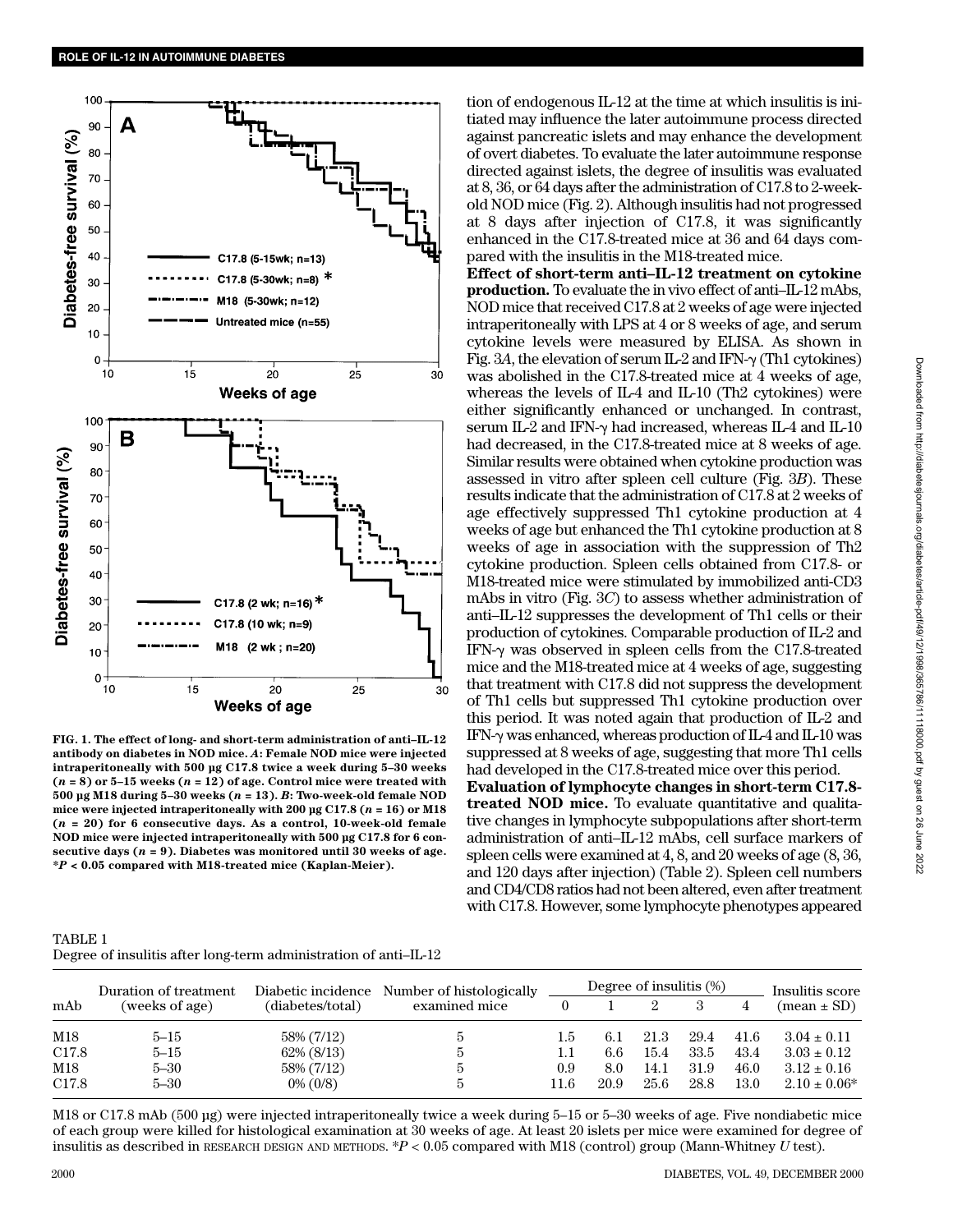

**FIG. 2. The effect of short-term administration of anti–IL-12 antibody to young NOD mice on the development of insulitis. Two-weekold female NOD mice were injected intraperitoneally with 200 µg C17.8 or M18 for 6 consecutive days. Five NOD mice in each group were killed for histological examination at 8, 36, or 64 days after the injection of antibodies. Each pancreas removed from NOD mice was fixed in 10% formalin solution. Paraffin-embedded sections were stained with hematoxylin and eosin, and the severity of insulitis was assessed using the criteria described RESEARCH DESIGN AND METHODS. Data are presented as the mean ± SD of five mice in each group. \****P* **< 0.05 compared with M18-treated mice (Mann-Whitney** *U* **test).**

to have changed. At 8 days after the final injection of C17.8,  $CD25<sup>+</sup>$  and  $CD4<sup>high</sup>$  cells in both  $CD4<sup>+</sup>$  and  $CD8<sup>+</sup>$  subsets were increased in the C17.8-treated mice. This result suggests that activated memory T-cells were increased by the administration of C17.8. At 5 weeks after the final injection of C17.8, the accumulation of activated memory T-cells was more evident. These results suggest that abrogation of IL-12 at 2–4 weeks of age resulted in progressive accumulation of activated memory T-cells, which may include autoreactive diabetogenic T-cells.

**Diabetogenic activity of spleen cells from C17.8-treated NOD mice.**Adoptive transfer experiments were performed to evaluate the diabetogenic effector activity in the NOD mice that received C17.8 at 2 weeks of age. When spleen cells from M18 treated mice were transferred to NOD-*scid* mice, 50% (3/6) of the recipients exhibited late-onset diabetes (>11 weeks after transfer). Similarly, transfer of spleen cells from the C17.8 treated mice at 10 weeks of age resulted in 62.5% diabetes (5/8) at 10 weeks after transfer (Fig. 4*A*). These results suggest that diabetogenic effector cells did not develop sufficiently at 10 weeks of age, regardless of C17.8 treatment. However, when spleen cells were transferred from 15-week-old M18-treated normoglycemic mice, 100% of recipient mice became overtly diabetic within 7 weeks after transfer, indicating that 15-week-old NOD mice have increased diabetogenic effector cells relative to 10-week-old NOD mice (Fig. 4*B*). Notably, spleen cells removed from the C17.8-treated normoglycemic NOD mice at 15 weeks of age caused diabetes within 4 weeks after transfer. These results suggest that short-term anti–IL-12 treatment at 2 weeks of age resulted in the accumulation of diabetogenic T-cells at 15 weeks of age.

**Suppressor activity of splenic T-cells from C17.8 treated NOD mice.** Transfer experiments were performed (Fig. 5) to evaluate the effect of C17.8 treatment at 2 weeks of

age on the development of regulatory T-cells that suppress the onset of diabetes. Splenic T-cells from 8-week-old NOD mice that had received C17.8 or M18 at 2 weeks of age were transferred to NOD-*scid* mice along with spleen cells from diabetic NOD mice. When the spleen cells from diabetic NOD mice alone were transferred, the recipients rapidly became diabetic within 6 weeks. Cotransfer of splenic T-cells from the M18-treated mice resulted in a significant retardation in the onset of overt diabetes, suggesting that regulatory T-cells exist in 8-week-old NOD mice. In contrast, cotransfer of splenic T-cells from the C17.8-treated mice resulted in a rapid onset of overt diabetes comparable to that induced by the transfer of diabetic spleen cells alone. These results suggest that development of regulatory T-cells was suppressed in the C17.8-treated NOD mice by IL-12 depletion at 2 weeks of age. **Effect of anti-Th1 cytokine antibodies on the development of diabetes.** To see whether the decrease of Th1 cytokines by IL-12 depletion or abrogation of the direct effect of IL-12 itself resulted in a higher incidence of diabetes, neutralizing mAbs against IL-2 and IFN- $\gamma$  were administered to 2-week-old NOD mice on 6 consecutive days in a treatment similar to the administration of anti–IL-12 mAbs (Fig. 6). The treatment with anti–IL-2 (S4B6) mAbs resulted in an incidence of 100% overt diabetes, as was the case with C17.8 treatment (Fig. 1*B*), whereas only 60% of the mice treated with M18 were diabetic at 30 weeks of age. The median age of onset of overt diabetes was 23.7, 23.9, and 17.1 weeks in the C17.8-, M18-, and S4B6-treated NOD mice, respectively, suggesting that abrogation of IL-2 accelerated the development of diabetes compared with M18 or C17.8 treatment. On the other hand, treatment with anti-IFN- $\gamma$  (R4-6A2) mAbs resulted in a decreased incidence of overt diabetes (2/14). These results suggest that loss of IL-2, secondary to the depletion of IL-12, was responsible for the enhancement of an autoimmune  $r$ esponse against pancreatic  $\beta$ -cells, resulting in the exacerbation of overt diabetes.

#### **DISCUSSION**

This study shows that long-term treatment with anti–IL-12 antibody from 5–30 weeks of age can prevent the development of insulitis and diabetes in NOD mice (Fig. 1*A*). This preventive effect of IL-12 depletion on spontaneous NOD diabetes is consistent with previous observations that administration of IL-12 p40 homodimers, which antagonize the active form of IL-12 p40/p35 heterodimers, prevents insulitis and overt diabetes both in cyclophosphamide-induced and spontaneous NOD diabetes (20,21). Furthermore, it has also been reported that administration of IL-12 in a mouse experimental autoimmune encephalomyelitis model enhanced the relapse and neutralization of IL-12 by anti–IL-12 antibody–prevented spontaneous relapse (25). These studies suggest that reduced Th1 cell activity and enhanced Th2 cell activity are correlated with amelioration of organ-specific autoimmune diseases. In addition, administration of IL-12 to young NOD mice is reported to accelerate spontaneous diabetes (22). When these data are taken together, it appears that IL-12 plays an important role in the development of effector Th1 cells, and, thus, the neutralization of IL-12 may lead to a deviation toward the Th2-dominant state, which can persistently prevent Th1 cell activities.

Interestingly, when anti–IL-12 antibody was administered to 2-week-old NOD mice for 6 days, the incidence of diabetes was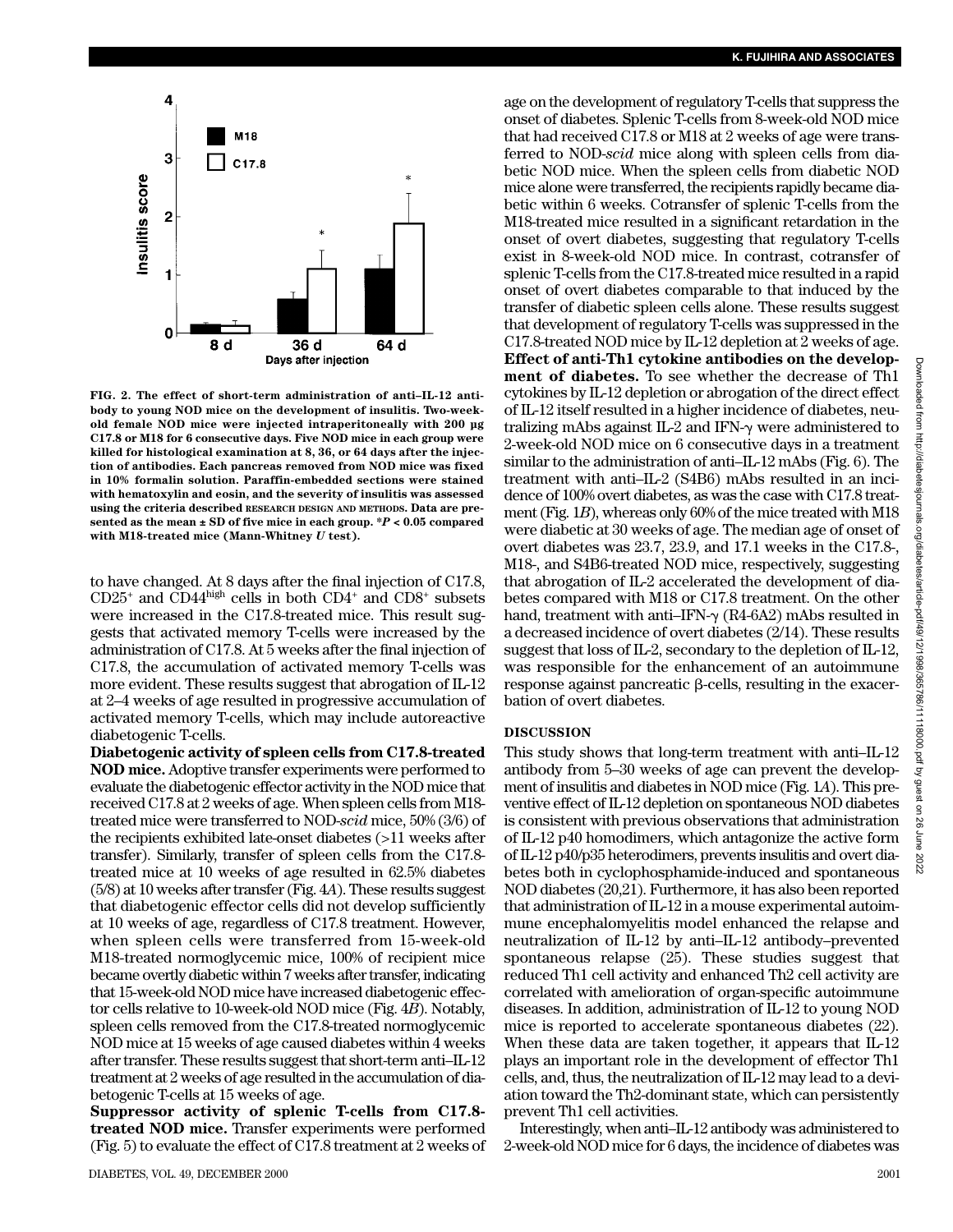

Downloaded from http://diabetesjournals.org/diabetes/article-pdf/49/12/1998/365786/11118000.pdf by guest on 26 June 2022 Downloaded from http://diabetesjournals.org/diabetes/article-pdf/49/12/1998/365786/11118000.pdf by guest on 26 June 2022

**FIG. 3. Cytokine production in anti–IL-12–treated NOD mice after LPS or anti-CD3 antibody stimulation. Mice that received C17.8 or M18 at 2 weeks of age were injected intraperitoneally with 1 mg LPS at 4 or 8 weeks of age. At 10 h after LPS injection, serum was sampled for measurement of cytokine content (***A***) and spleen cells were cultured in 10% FCS-RPMI 1640 medium without stimulation. After incubation for 48 h, culture supernatants were harvested for the measurement of IL-2, IFN-**-**, IL-4, and IL-10 contents (***B***). Data are presented as mean ± SD of five mice in each group. \****P* **< 0.05 compared with the M18 group.** *C***: Spleen cells from 4- and 8-week-old mice that had been treated with C17.8 mAb at 2 weeks of age were stimulated with immobilized anti-CD3 mAb (5 µg/ml). Culture supernatants were harvested at 48 h after stimulation. IL-2, IL-4, IL-10, and IFN-**- **contents were evaluated by ELISA. Data are presented as mean ± SD of five mice in each group. \****P* **< 0.05 compared with the M18 group.**

significantly increased to 100%, in contrast with an incidence of 60% in control IgG (M18)-treated NOD mice examined at 30 weeks of age (Fig. 1*B*). At 8 days after the injection of anti–IL-12 antibody, LPS stimulation in vivo resulted in the apparent suppression of Th1 cytokine production and the enhancement of Th2 cytokine production (Fig. 3), suggesting that the administration of anti–IL-12 antibody effectively neutralized endogenous IL-12 and could disturb Th1 cell activation in vivo. At 36 days after the injection of anti–IL-12 antibody, however, a predominance of Th1 cells was observed after in vitro and in vivo stimulation. Furthermore, an enhancement of diabetes transfer activity was observed at 15 weeks of age. This phenomenon cannot be explained simply by a rebound enhancement of the Th1 cell population because administration of anti–IL-12 antibody at 10 weeks of age did not influence the incidence of diabetes. Furthermore, activated memory T-cells had already begun to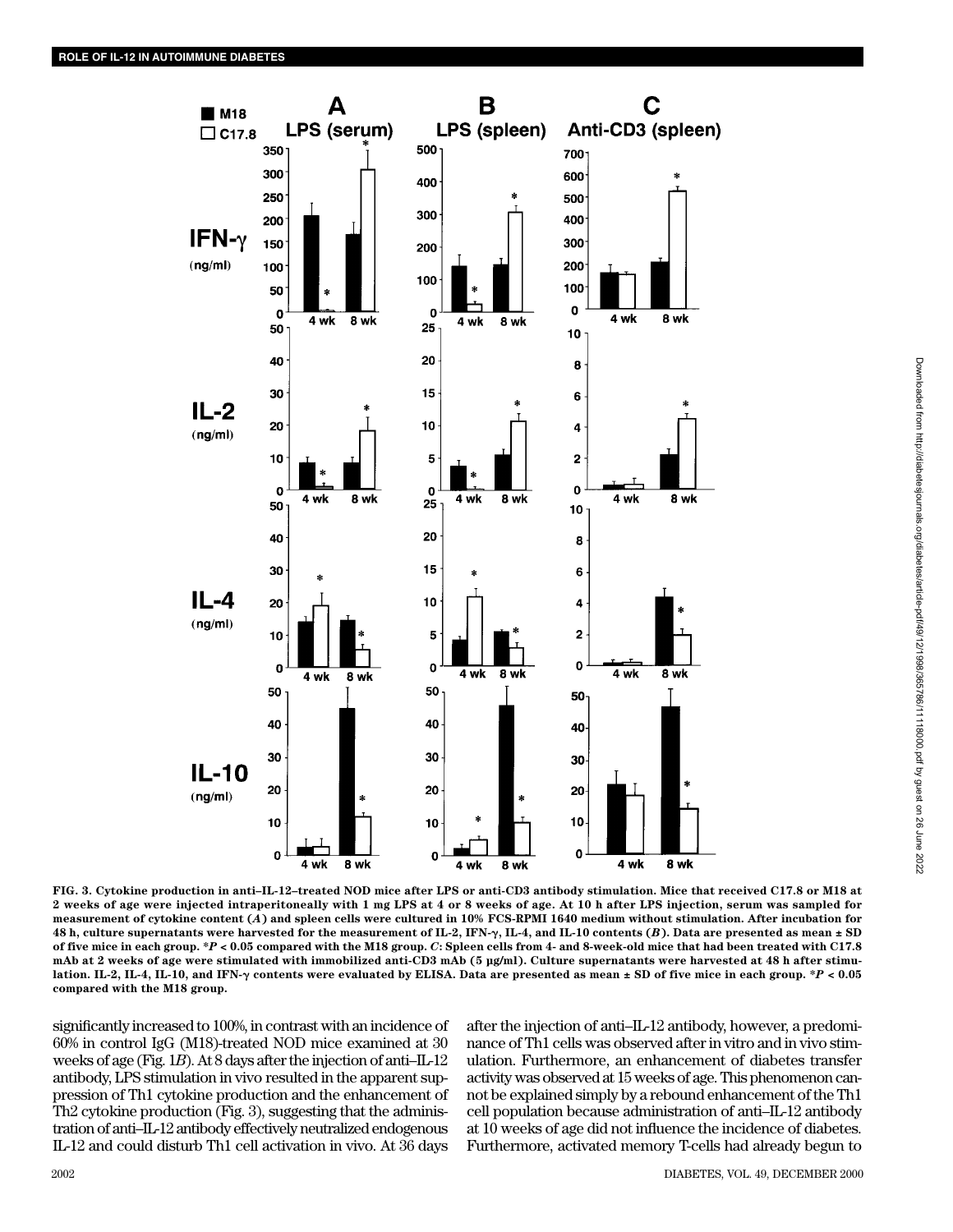| TABLE 2                                                              |  |
|----------------------------------------------------------------------|--|
| Flow cytometric analysis of spleen cells from C17.8-treated NOD mice |  |

|                   | $\boldsymbol{n}$ | Cell number<br>$(\times 10^7)$ | $CD4^+(%)^*$                    | $CD8^+$ (%)*    | $CD4^*$                   |                           |                                              | $CD8+$                                      |                                                     |                      |                                 |                                    |
|-------------------|------------------|--------------------------------|---------------------------------|-----------------|---------------------------|---------------------------|----------------------------------------------|---------------------------------------------|-----------------------------------------------------|----------------------|---------------------------------|------------------------------------|
| Age and mAb       |                  |                                |                                 |                 | $CD25^+$ (%) <sup>+</sup> | $CD54^+$ (%) <sup>+</sup> | $CD44$ high<br>$(%)$ <sup>+</sup>            | CD62L <sup>high</sup><br>$(%)$ <sup>+</sup> | $CD25^+$ (%) <sup>†</sup> $CD54^+$ (%) <sup>†</sup> |                      | $CD44^{\text{high}}$<br>$(%)^+$ | $CD62L$ high<br>$(%)$ <sup>+</sup> |
| 4 weeks of age    |                  |                                |                                 |                 |                           |                           |                                              |                                             |                                                     |                      |                                 |                                    |
| M18               | 5.               | $4.88 + 0.45$                  | $17.8 + 1.5$                    | $5.54 + 1.35$   | $6.56 + 1.3$              | $31.0 + 3.9$              | $20.2 + 0.63$                                | $72.2 + 1.10$                               | $9.2 \pm 1.7$                                       | $18.6 \pm 0.9$       | $16.7 + 1.27$                   | $74.0 + 1.36$                      |
| C <sub>17.8</sub> | 5.               | $4.23 + 0.89$                  | $17.8 \pm 5.7$                  | $6.27 \pm 0.19$ | $15.3 \pm 8.4$            | $32.9 \pm 6.1$            | $29.9 \pm 0.58$                              | $69.9 \pm 0.86$                             | $17.7 \pm 8.7$                                      | $24.2 \pm 9.01$      | $27.9 \pm 0.62$                 | $76.0 \pm 0.00$                    |
| 8 weeks of age    |                  |                                |                                 |                 |                           |                           |                                              |                                             |                                                     |                      |                                 |                                    |
| M18               | 5.               | $5.51 + 0.45$                  | $26.4 + 5.9$                    | $12.5 + 1.3$    | $14.1 + 1.6$              | $14.9 + 1.6$              | $36.5 + 0.21$                                | $62.8 \pm 2.73$                             | $9.2 \pm 1.5$                                       | $55.2 + 4.1$         | $29.4 + 1.14$                   | $66.3 + 1.53$                      |
| C17.8             | 5.               | $5.11 + 1.02$                  | $22.5 + 8.8$                    | $12.7 + 2.1$    | $17.9 \pm 4.5$            |                           | $20.3 \pm 5.3$ $\pm 41.3 \pm 0.33$ $\pm 1.3$ | $59.4 \pm 0.49$                             | $15.1 \pm 3.2^{\ddagger}$                           | $71.0 \pm 4.1^{\pm}$ | $33.2 \pm 0.78$                 | $66.2 \pm 0.12$                    |
| 20 weeks of age   |                  |                                |                                 |                 |                           |                           |                                              |                                             |                                                     |                      |                                 |                                    |
| M18               | 5.               | $6.53 + 0.30$                  | $30.4 \pm 0.74$                 | $12.0 + 0.55$   | $6.64 \pm 2.48$           | $23.4 + 4.5$              | $46.1 + 0.49$                                | $40.7 + 0.49$                               | $10.4 + 13.1$                                       | $49.5 + 5.5$         | $38.0 + 6.48$                   | $23.2 \pm 1.5$                     |
| C <sub>17.8</sub> | 5.               | $6.55 + 0.23$                  | $28.7 \pm 1.58$ $12.2 \pm 0.29$ |                 | $5.67 \pm 1.14$           | $37.8 \pm 3.9$            | $52.5 \pm 5.34^{\pm}$                        | $33.8 \pm 0.42$                             | $9.7 \pm 1.3$                                       | $55.8 \pm 6.3$       | $35.9 \pm 2.08$                 | $19.3 \pm 0.92$                    |

Data are means  $\pm$  SD of five to six mice in each group. \*Percentage in total spleen cells; †percentage in CD4<sup>+</sup> or CD8<sup>+</sup> T-cells; ‡*P* < 0.05 compared with M18 (control) group (Mann-Whitney *U* test).

accumulate, even when neutralization of endogenous IL-12 was effective at 8 days after injection. These results suggest that reduced Th1 cell activity or relatively enhanced Th2 cell activity in NOD mice at a young age results in the development of many more effector cells in the later stages of autoimmune diabetes. However, it has been generally accepted that CD4+Th1 cells secreting IL-2 and IFN- $\gamma$  play a key role in the destruction of pancreatic  $\beta$ -cells. The administration of anti-IFN- $\gamma$  antibodies abolished cyclophosphamide-induced and transferred diabetes in NOD mice (15). The transfer of islet-specific CD4+ T-cell clones, secreting  $IL-2$  and IFN- $\gamma$ , has been shown to induce autoimmune diabetes in young NOD and NOD-*scid* mice (26). In addition, the administration of IL-10, which is known to suppress Th1 cells, was reported to prevent spontaneous diabetes in NOD mice (13). These studies imply that Th2 cells might inhibit the pathogenic Th1 cell response to pancreatic  $\beta$ -cells. However, recent studies revealed that administration of IL-4 and transgenic NOD mice producing IL-10 in pancreatic islets generated nonsuppressive Th2 cell populations (12,27). Islet-specific Th2-like cells failed to protect against transfer of diabetes but instead enhanced autoimmune diabetes (28). Therefore, enhancement of Th2 cell activity may not always be related to suppression of autoimmune diabetes. Moreover, transgenic mice producing IL-10 in pancreatic islets have been reported to develop accelerated diabetes, whereas administration of IL-10 at an adult age prevented diabetes (13,14,29,30). However, there is no evidence that enhanced Th2 activity at a young age accelerates autoimmune diabetes in NOD mice. It is difficult to explain the enhancement of autoimmune diabetes in IL-12–depleted NOD mice by the cytokine balance theory alone.

The enhancement of autoimmune diabetes by IL-12 neutralization was limited only at a young age. A suite of previous studies has suggested a peculiar feature of this young age in the development of autoimmune diabetes in NOD mice. First, in vivo administration of anti-CD86 antibody prevented autoimmune diabetes only at an early age in NOD mice (31). Second, administration of tumor necrosis factor- $\alpha$  accelerated autoimmune diabetes at an early age, whereas at a later age, diabetes was prevented (32–34). Third, inhibition of intercellular adhesion molecule-1/leukocyte function–associated antigen-1 or CD40/CD40L interactions abolished autoimmune diabetes only at an early age (35,36). Fourth, neonatal thymectomy prevented diabetes, whereas thymectomy at



**FIG. 4. Adoptive transfer of diabetes from anti–IL-12–treated NOD** mice. Spleen cells  $(3 \times 10^7)$  from 10-week-old  $(A)$  or 15-week-old  $(B)$ **NOD mice that had been treated with C17.8 or M18 at 2 weeks of age were intravenously injected into NOD-***scid* **mice. Development of diabetes was monitored for the indicated periods. \****P* **< 0.05 compared with M18-treated mice (Kaplan-Meier).**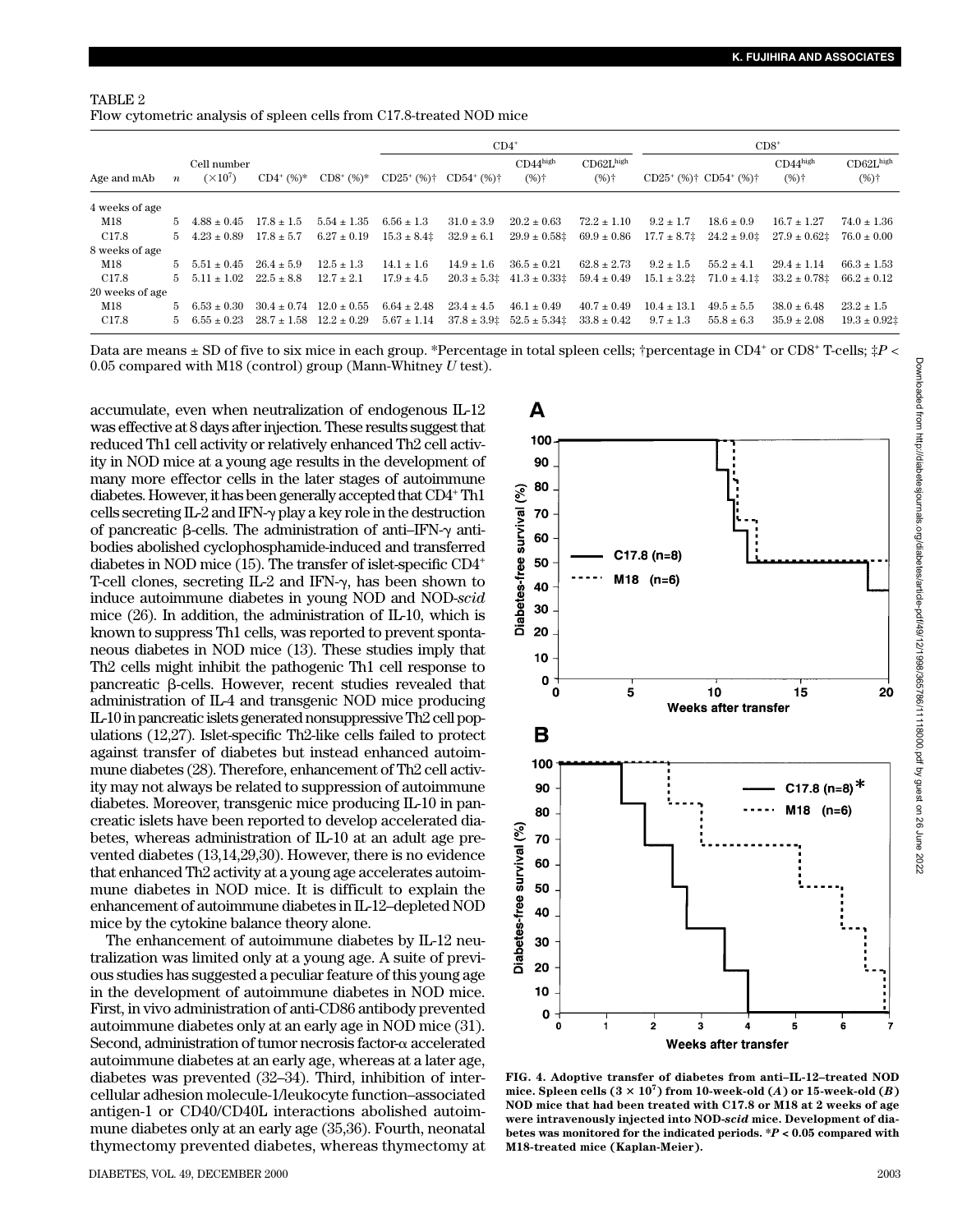

**FIG. 5. Regulatory activity of splenic T-cells from anti–IL-12–treated NOD mice. Splenic T-cells were isolated and purified from 8-week-old NOD mice that had received C17.8 treatment at 2 weeks of age. These** splenic T-cells  $(1.5 \times 10^7 \text{ cells/recipient})$  were injected intravenously **into NOD-***scid* **mice together with spleen cells**  $(3 \times 10^7 \text{ cells/recipient})$ **from acutely diabetic NOD mice. Development of diabetes was monitored for 12 weeks. \****P* **< 0.05 compared with M18-treated mice (Kaplan-Meier).**

3 weeks of age accelerated autoimmune diabetes (37). The last observation suggests that regulatory T-cells, which can suppress autoimmune diabetes, develop after 3 weeks of age in NOD mice. This suppressive activity was detected at 7–8 weeks of age by cotransfer with diabetogenic splenic T-cells, as shown in the present study (Fig. 5) and by others (38). Thus, regulatory T-cells seem to develop from 2 to 3 weeks of age until 7–10 weeks of age and thereafter decrease in activity. The critical timing for the acceleration or inhibition of autoimmune diabetes by treatment with anti–IL-12 appears to be at least partly determined by its effect on the development of regulatory T-cells. Our present study shows that treatment with anti–IL-12 at a young age inhibits the development of regulatory T-cells (Fig. 5). It has been consistently reported that IL-2 treatment starting at an early age can inhibit diabetes development in NOD mice by inducing immunoregulatory T-cells (39). Possible candidates for the regulatory T-cells are the natural killer (NK) T-cells that secrete IL-4 and IFN- $\gamma$ . It has been reported recently that NOD mice have a reduced number of NKT cells, and adoptive transfer of NKT cells could inhibit autoimmune diabetes (40,41). Further studies are required for the characterization of regulatory T-cells and for evaluation of the effects of IL-12 on these cells.

Interestingly, at 2 weeks after antibody treatment, when the production of Th1 cytokines was inhibited by anti–IL-12 antibody, CD25<sup>+</sup> CD44<sup>high</sup> T-cells of both CD4<sup>+</sup> and CD8<sup>+</sup> subsets were increased at the periphery. This result suggests that a certain T-cell population, which may contain progenitors of diabetogenic T-cells, was activated in the IL-12– and/or Th1 cytokine-depleted condition. A much greater acceleration of diabetes was observed after depletion of IL-2 at a young age than after anti–IL-12 antibody treatment. On the other hand, depletion of IFN- $\gamma$  resulted in a lower incidence of diabetes in the present study. These observations are consistent with observations in various knockout NOD mice. In IFN-–deficient NOD mice, insulitis has been shown, but with a lower incidence of overt diabetes, suggesting that IFN- $\gamma$  con-



**FIG. 6. The effect of anti-IL-2 or anti-IFN-γ antibody on the development of diabetes. NOD mice were injected intraperitoneally with 200 µg M18 (control mAb), R4-6A2 (anti–IFN-**- **mAb), or S4B6 (anti–IL-2 mAb) for 6 consecutive days at 2 weeks of age. The cumulative incidence of diabetes was monitored until 30 weeks of age. \****P* **< 0.05 compared with M18-treated mice (Kaplan-Meier).**

tributes to the progression of diabetes rather than to the initiation of insulitis (42). On the other hand, IL-2 or IL-2R knockout mice have shown autoimmune lymphoproliferative diseases (43–45). It has also been shown that IL-2 plays a critical role in the induction of peripheral tolerance by rendering activated T-cells susceptible to apoptosis by activationinduced cell death (46–48). Because the anti–IL-12 treatment inhibited IL-2 production, as shown in Fig. 3, it might result in the accumulation of autoreactive T-cells, a large part of which should be depleted by apoptosis in the presence of IL-2.

The long-term abrogation of endogenous IL-12 from 5 to 30 weeks of age resulted in a significant reduction in insulitis and complete prevention of overt diabetes. However, when anti–IL-12 mAb treatment was stopped at 15 weeks of age, no preventive effect was observed compared with the control mAb treatment (Table 1). This result suggests that the effec- $\operatorname{tor}$  cells that destroy pancreatic  $\beta$ -cells remained intact, even after a rather long-term depletion of IL-12 at 5–15 weeks of age. Therefore, IL-12 might act to stimulate effector cells rather than to support the development of effector cells at an adult age. It has been consistently reported that the effects of IL-12 antagonists vary depending on the age when neutralization of endogenous IL-12 is initiated. Administration of IL-12 p40 homodimers during 3–12 weeks of age ameliorated spontaneous and cyclophosphamide-accelerated diabetes, whereas administration from 9 weeks of age did not (21). Furthermore, administration of anti–IL-12 antibody (the same mAbs used in this study) to NOD mice from 4 to 13 weeks of age delayed the onset of diabetes by ~10 weeks (49). These studies started administration of IL-12 antagonists before the initiation of insulitis. Our present study showed that neutralization of endogenous IL-12 during 5–15 weeks of age did not prevent diabetes, whereas neutralization during 5–30 weeks of age did. These results suggest that the progenitors of effector Th1 cells that developed before 5 weeks of age, when peri-insulitis was already observed in our NOD colony, are sufficient to cause diabetes at later stages and that complete neutralization of endogenous IL-12 during 15–30 weeks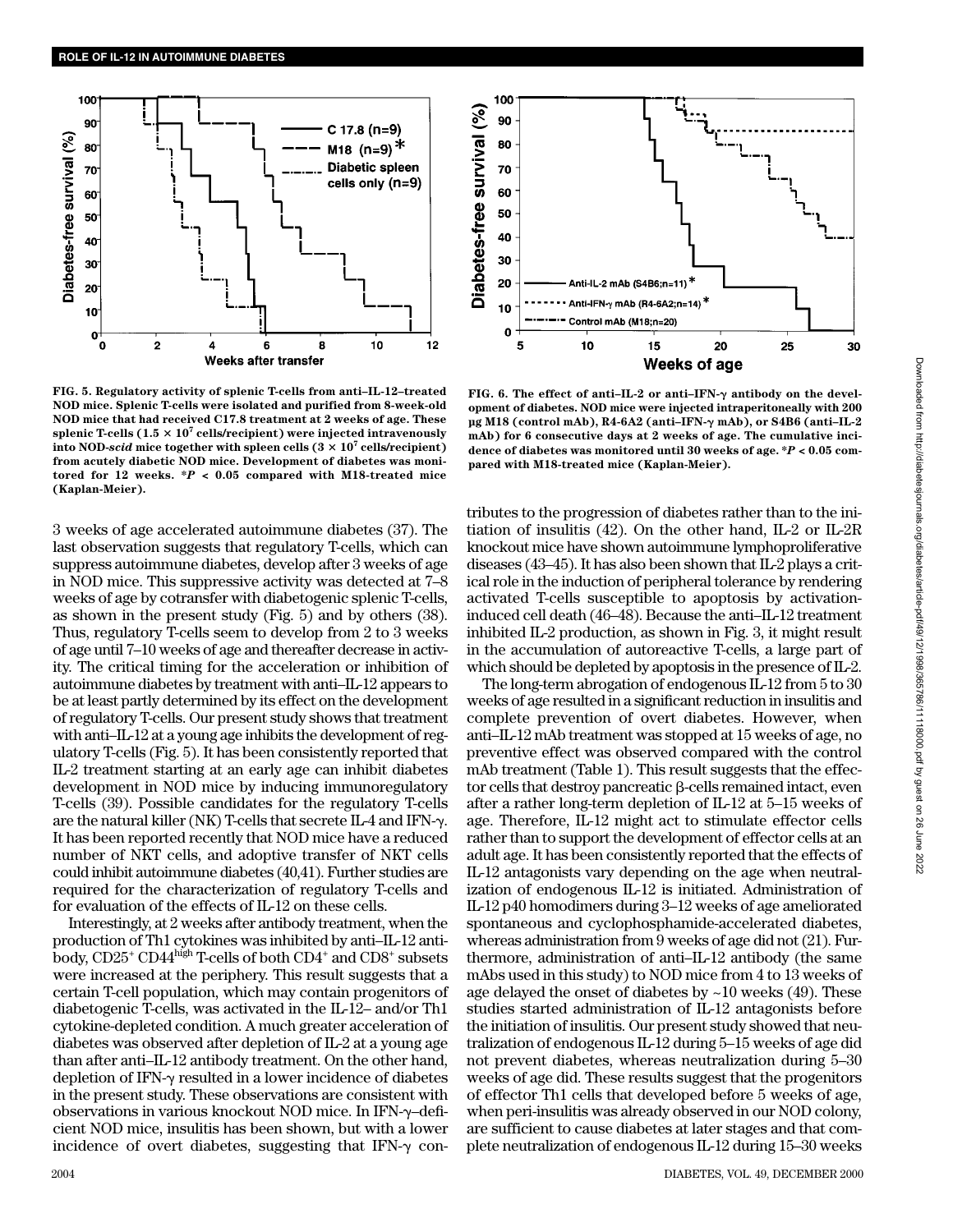2022

of age might prohibit the clonal expansion or differentiation of effector Th1 cells from Th0 cells. Our previous study, in which IL-12 p40-transduced syngeneic islets were transplanted into diabetic NOD mice, revealed that the IL-12 antagonist at the grafted site can prohibit autoimmune destruction of islet grafts (23). In this case, protracted survival of the grafts was well correlated with downregulation of Th1 cytokines and enhancement of Th2 cytokines. In contrast, a previous study showed that IL-4- or IL-10-transduced islet grafts were not protected from autoimmune rejection (50). IL-12 acts not only to develop Th1 cells but also to activate Th1 cells, CTL, and NK cells (18). Therefore, neutralization of IL-12 at a later stage of NOD diabetes might prohibit the activation of effector Th1 cells, resulting in suppression of autoimmune diabetes. Contrary to this interpretation, however, it has been reported that the administration of the anti–IL-12 antagonist from 9 weeks of age only slightly inhibited spontaneous diabetes (20,21). This discrepancy may be explained by the lower dose and different timing of the administration of the IL-12 antagonists. This report showed a Th1-dominant state at the onset of diabetes even in the IL-12 p40-treated mice, suggesting that the dose of IL-12 antagonist was insufficient. Another study reported that administration of anti–IL-12 antibody from 18 weeks of age did not prevent diabetes in NOD mice (49). Administration of antibody was so late that the dose might not have been adequate to neutralize endogenous IL-12 in the pancreas. A recent study revealed that IL-12–deficient NOD mice still exhibited insulitis and diabetes (51). Complete deletion of IL-12 from the ontogeny of NOD mice resulted in the development of autoreactive Th1 cells, possibly engendered by IL-18 and unknown factors, and CD4+ and CD8+ cells were recruited into pancreatic islets by the qualitative change of these T-cells. The timing and degree of IL-12 suppression may affect the development and activity of autoreactive T-cells, giving rise to these different results. Thus, IL-12 appears to play an important role not only in the development of Th1 effector T-cells but also in the activation of effector cells at later stages of NOD diabetes.

In summary, IL-12 plays an important role not only in the development of Th1 effector T-cells but also in the activation of effector T-cells at the effector phase in autoimmune diabetes. In the initial phase, abrogation of endogenous IL-12 and IL-2 can cause accumulation of the progenitors of effector T-cells, either by attenuating the regulatory T-cells or breaking the peripheral tolerance by inhibiting activation-induced cell death. From data derived from fine mapping using linkage analysis and congenic mice, the IL-2 gene has been proposed as one of the Idd genes in NOD mice (52). It has recently been reported that resistance to T-cell apoptosis by deprivation of IL-2 is increased early in the lives of NOD mice (53). Lower production and/or activity of IL-2 in NOD mice may provide a suitable precondition for the expansion of autoreactive T-cells in autoimmune diabetes (52,54,55). Further study on the initial phase of autoimmune diabetes and the role of regulatory T-cells in autoimmune models will reveal the etiology of autoimmune disease and the underlying peripheral tolerance mechanism.

### **ACKNOWLEDGMENTS**

We thank Dr. Kenichi Sekita and Miss Maimi Kanamori of the Division of Dialysis and Metabolism, Kobe University School of Medicine, for flow cytometric analysis. We also thank Keiko Matsumoto for excellent technical assistance.

## **REFERENCES**

- 1. Baekkeskov S, Aanstoot HJ, Christgau S, Reetz A, Solimena M, Cascalho M, Folli F, Richter-Olesen H, Camilli PD: Identification of the 64K autoantigen in insulin-dependent diabetes as the GABA-synthesizing enzyme glutamic acid decarboxylase. *Nature* 347:151–156, 1990
- 2. Rabin DU, Pleasic SM, Shapiro JA, Yoo-Warren HY, Oles J, Hicks JM, Goldstein DE, Rae PMM: Islet cell antigen 512 is a diabetes-specific islet autoantigen related to protein tyrosine phosphatases. *J Immunol* 152:3183–3188, 1994
- 3. Dean BM, Pujol-Borrell R, Botazzo GF: Determination of islet cell antibodies by immunofluorescence. *Lancet* 2:1343–1344, 1982
- 4. Lan MS, Lu J, Goto Y, Notkins AL: Molecular cloning and identification of a relation-type protein tyrosine phosphatase, IA-2 from human insulinoma. *DNA Cell Biol* 13:505–514, 1994
- 5. Palmer JP, Asplin CM, Clemons P, Lyen K, Tatpati O, Raghu PK, Paquette TL: Insulin antibodies in insulin-dependent diabetics before insulin treatment. *Science* 222:1337–1339, 1983
- 6. Roep BO, Kallan AA, Hazenbos WLW, Bruining GJ, Bailyes EM, Arden SD, Hutton JC, Vries RRP: T-cell reactivity to 38 kD insulin-secretory-granule protein in patients with recent-onset type I diabetes. *Lancet* 337:1439-1441, 1991
- 7. Atkinson MA, Kaufman DL, Campbell L, Gibbs KA, Shah SC, Bu DF, Erlander MG, Tobin AJ, Maclaren NK: Response of peripheral-blood mononuclear cells to glutamate decarboxylase in insulin-dependent diabetes. *Lancet* 339:458–459, 1992
- 8. Harrison LC, Honeyman MC, DeAizpurua HJ, Schmidli RS, Colman PG, Tait BD, Cram DS: Inverse relation between humoral and cellular immunity to glutamic acid decarboxylase in subjects at risk of insulin-dependent diabetes. *Lancet* 341:1365–1369, 1993
- 9. Rabinovitch A: Immunoregulatory and cytokine imbalances in the pathogenesis of IDDM: therapeutic intervention by immunostimulation? *Diabetes* 43:613–621, 1994
- 10. Haskins K, McDuffie M: Acceleration of diabetes in young NOD mice with a CD4+ islet-specific T cell clone. *Science* 249:1433–1436, 1990
- 11. Cameron MJ, Arreaza GA, Zucker P, Chensue SW, Strieter RM, Chakrabarti S, Delovitch TL: IL-4 prevents insulitis and insulin-dependent diabetes mellitus in nonobese diabetic mice by potentiation of regulatory T helper-2 cell function. *J Immunol* 159:4686–4692, 1997
- 12. Tominaga Y, Nagata M, Yasuda H, Okamoto N, Arisawa K, Moriyama H, Miki M, Yokono K, Kasuga M: Administration of IL-4 prevents autoimmune diabetes but enhances pancreatic insulitis in NOD mice. *Clin Immunol Immunopathol* 86:209–218, 1998
- 13. Pennline KJ, Roque-Gaffney E, Monahan M: Recombinant human IL-10 prevents the onset of diabetes in the nonobese diabetic mouse. *Clin Immunol Immunopathol* 71:169–175, 1994
- 14. Zheng XX, Steele AW, Hancock WW, Stevens AC, Nickerson PW, Roy-Chaudhury P, Tian Y, Strom TB: A noncytolytic IL-10/Fc fusion protein prevents diabetes, blocks autoimmunity, and promotes suppressor phenomena in NOD mice. *J Immunol* 158:4507–4513, 1997
- 15. Debray-Sachs M, Carnaud C, Boitard C, Cohen H, Gresser I, Bedossa P, Bach JF: Prevention of diabetes in NOD mice treated with antibody to murine IFN gamma. *J Autoimmun* 4:237–248, 1991
- 16. Rabinovitch A, Suarez-Pinzon WL, Sorensen O, Bleackley RC, Power RF: IFN-gamma gene expression in pancreatic islet-infiltrating mononuclear cells correlates with autoimmune diabetes in nonobese diabetic mice. *J Immunol* 154:4874–4882, 1995
- 17. Abbas AK, Murphy KM, Sher A: Function diversity of helper lymphocytes. *Nature* 383:787–793, 1996
- 18. Seder RA, Gazzinelli R, Sher A, Paul WE: Interleukin 12 acts directly on CD4+ T cells to enhance priming for interferon- $\gamma$  production and diminishes interleukin 4 inhibition of such priming. *Proc Natl Acad Sci U S A* 90:10188–10192, 1993
- 19. Trinchieri G: Interleukin-12: a proinflammatory cytokine with immunoregulatory functions that bridge innate resistance and antigen-specific adaptive immunity. *Annu Rev Immunol* 13:251–276, 1995
- 20. Rothe H, O'Hara RM Jr, Martin S, Kolb H: Suppression of cyclophoshamide induced diabetes development and pancreatic Th1 reactivity in NOD mice treated with the interleukin (IL-12) antagonist IL-12 (p40)<sub>2</sub>. *Diabetologia* 40:641–646, 1997
- 21. Trembleau S, Penna G, Gregori S, Gately MK, Adorini L: Deviation of pancreasinfiltrating cells to Th2 by interleukin-12 antagonist administration inhibits autoimmune diabetes. *Eur J Immunol* 27:2330–2339, 1997
- 22. Trembleau S, Penna G, Bosi E, Mortara A, Gately MK, Adorini L: Interleukin-12 administration induces T helper type 1 cells and accelerates autoimmune